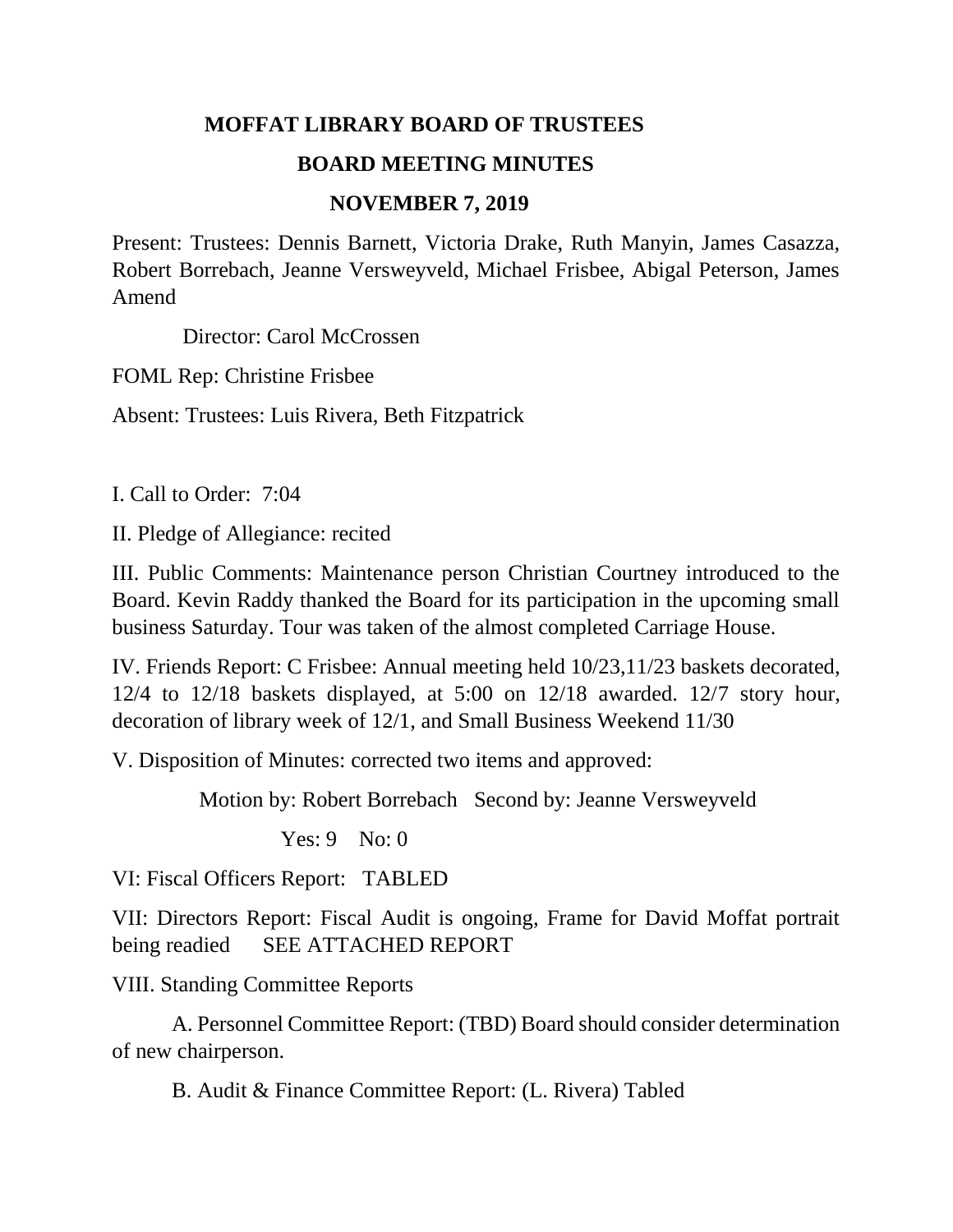C. Operational/ Policies Committee Report:(M. Frisbee) None

IX. Ad Hoc Committee Reports

A. 6 West Main Building Committee Report:(J. Casazza/ R. Manyin)

A tour was conducted of the Carriage house.

 Decided to have Attorney Richard B. Golden pursue the issue of Carriage house use with the appropriate Village Officials.

X. Unfinished Business

 A. Ad Hoc Strategic Planning Committee: Members Victoria Drake, co-chairs Jeanne Versweyveld and Abigal Peterson, and seeking volunteer from Chamber of Commerce. Draft of plan in progress.

B. Standing Committees- Procedure/ Reporting Document – Draft- Tabled

XI. New Business

 A: Motion #5-110719: The Board of trustees of the Moffat Library resolves to accept, under protest, the Ramapo Catskill Library System 2020 Budget as presented:

Motion By; James Casazza Second By: Robert Borrebach

Yes: 8 No: 1

 B: Motion #6-110719: To appoint James Amend as a Trustee to fill the vacancy left by the resignation of Barbara Koller on 10/03/2019.

Motion By: Ruth Manyin Second By: Victoria Drake

Yes: 9 No: 0

 C: Motion #7- 110719: The Board of Trustees of the Moffat Library authorizes the Library Director to act on behalf of the Library and enter into an agreement with the Dormitory Authority State and Municipal Facilities Program grant towards the purchase and installation of a generator.

Motion By: James Casazza Second By: Michael Frisbee

Yes: 9 No: 0